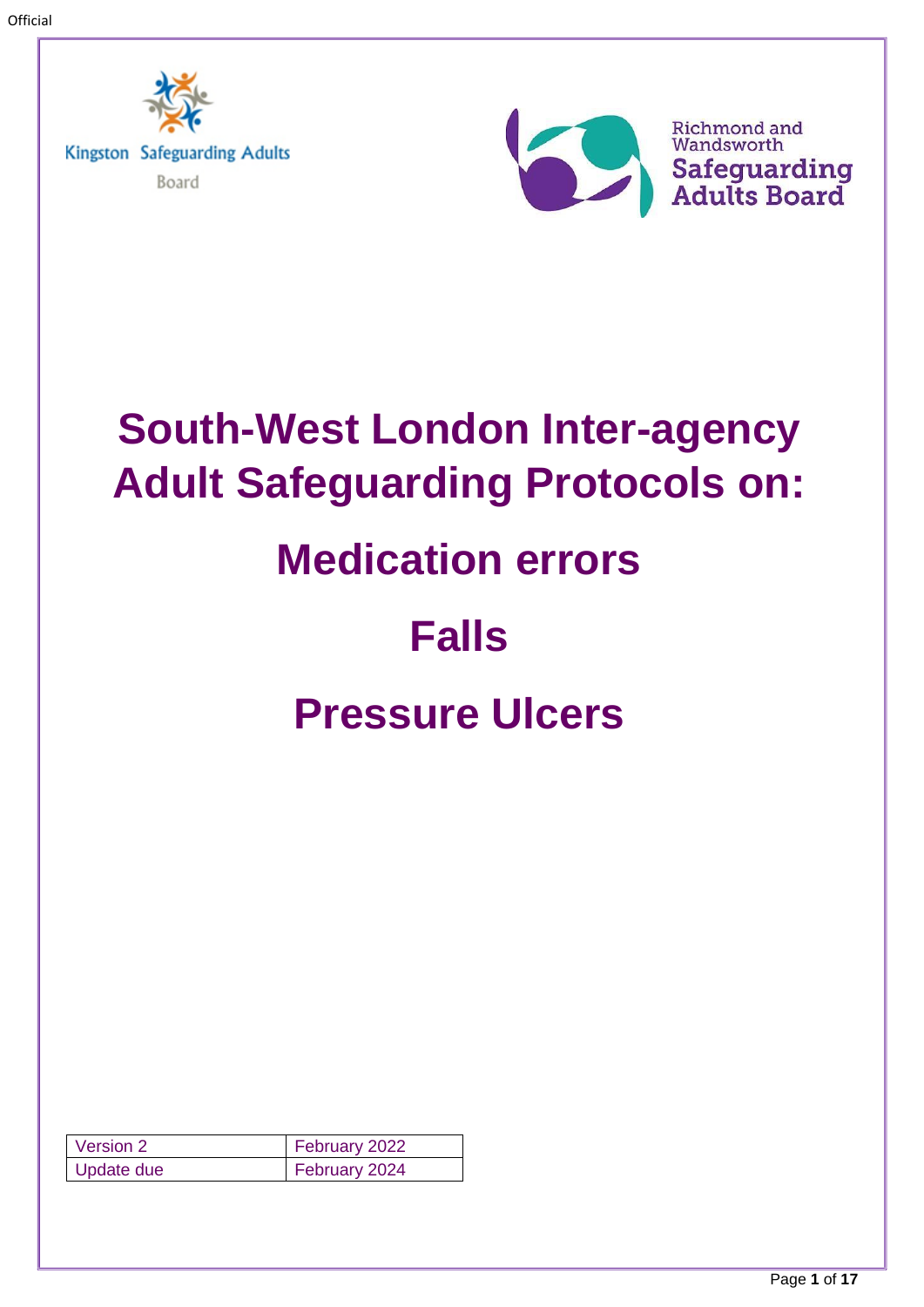## **Contents**

| Protocol on Safeguarding Adults Enquiries for different types of Pressure Ulcers 11    |  |
|----------------------------------------------------------------------------------------|--|
|                                                                                        |  |
|                                                                                        |  |
|                                                                                        |  |
| INTERNATIONAL NPUAP/EPUAP PRESSURE ULCER CLASSIFICATION SYSTEM                         |  |
|                                                                                        |  |
| 5. Procedure to determine if a pressure ulcer is due to neglect of an adult at risk 13 |  |
|                                                                                        |  |
|                                                                                        |  |
|                                                                                        |  |
|                                                                                        |  |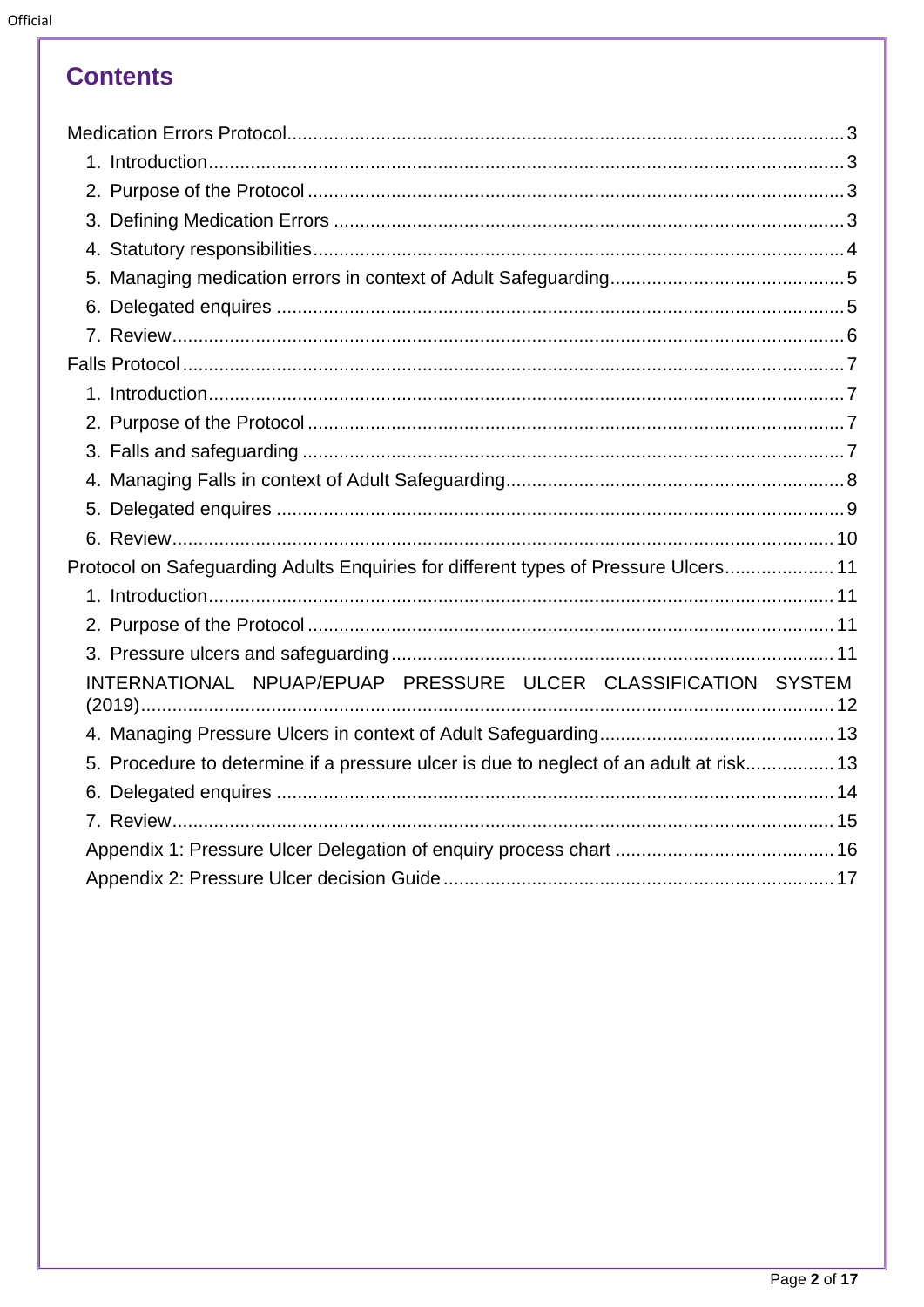## **Medication Errors Protocol**

#### <span id="page-2-1"></span><span id="page-2-0"></span>**1. Introduction**

- 1.1. The Care Act 2014 defines Safeguarding as 'protecting an adult's right to live in safety, free from abuse and neglect'. Adult safeguarding is about preventing and responding to concerns of abuse, harm or neglect of adults.
- 1.2. The Safeguarding duties apply to adults who have needs for care or support (whether or not the local authority is meeting any of those needs) and is experiencing, or at risk of, abuse or neglect; and as a result of those care and support needs is unable to protect themselves from either the risk of, or the experience of abuse or neglect. [DOH Care and Support Statutory Guidance, October 2014].
- 1.3. It is important that any medication errors are reported immediately and in line with the organisations policy and procedures if the health and wellbeing of service users is to be protected. The rapid reporting of errors means that prompt medical action can be taken where necessary.
- 1.4. All notifiable incidents should be reported to the CQC in line with the requirements of the Health and Social Care Act 2008 Regulations 2014. The law requires these notifications to be submitted within certain timescales – further guidance is available on what should be reported, how and in what timescales via the CQC guidance on Statutory Notifications.
- 1.5. This protocol provides guidance for health and social care staff to identify when a medication error should also trigger a safeguarding alert. The threshold for raising safeguarding alerts is purposefully low, all alerts will then be triaged in line with the safeguarding process and a proportionate response will be decided in line with the available evidence and the Making Safeguarding Personal approach

### <span id="page-2-2"></span>**2. Purpose of the Protocol**

- 2.1. This multi-agency protocol has been developed to assist in decision making as to whether to report a medication error as a safeguarding concern. It provides good practice guidance to support all agencies in making a referral decision. It is not a substitute for organisation's requirements to provide safe and effective care and to have an appropriate policy and procedures to guide staff.
- 2.2. Every organisation is responsible for ensuring that the protocol is used appropriately and monitor and review its use. This would include reviewing decisions to raise or not raise concerns within internal governance processes and managing medication errors within the organisations policy.

## <span id="page-2-3"></span>**3. Defining Medication Errors**

3.1. Two compatible definitions of medication errors are outlined in the following paragraphs (3.2 and 3.3).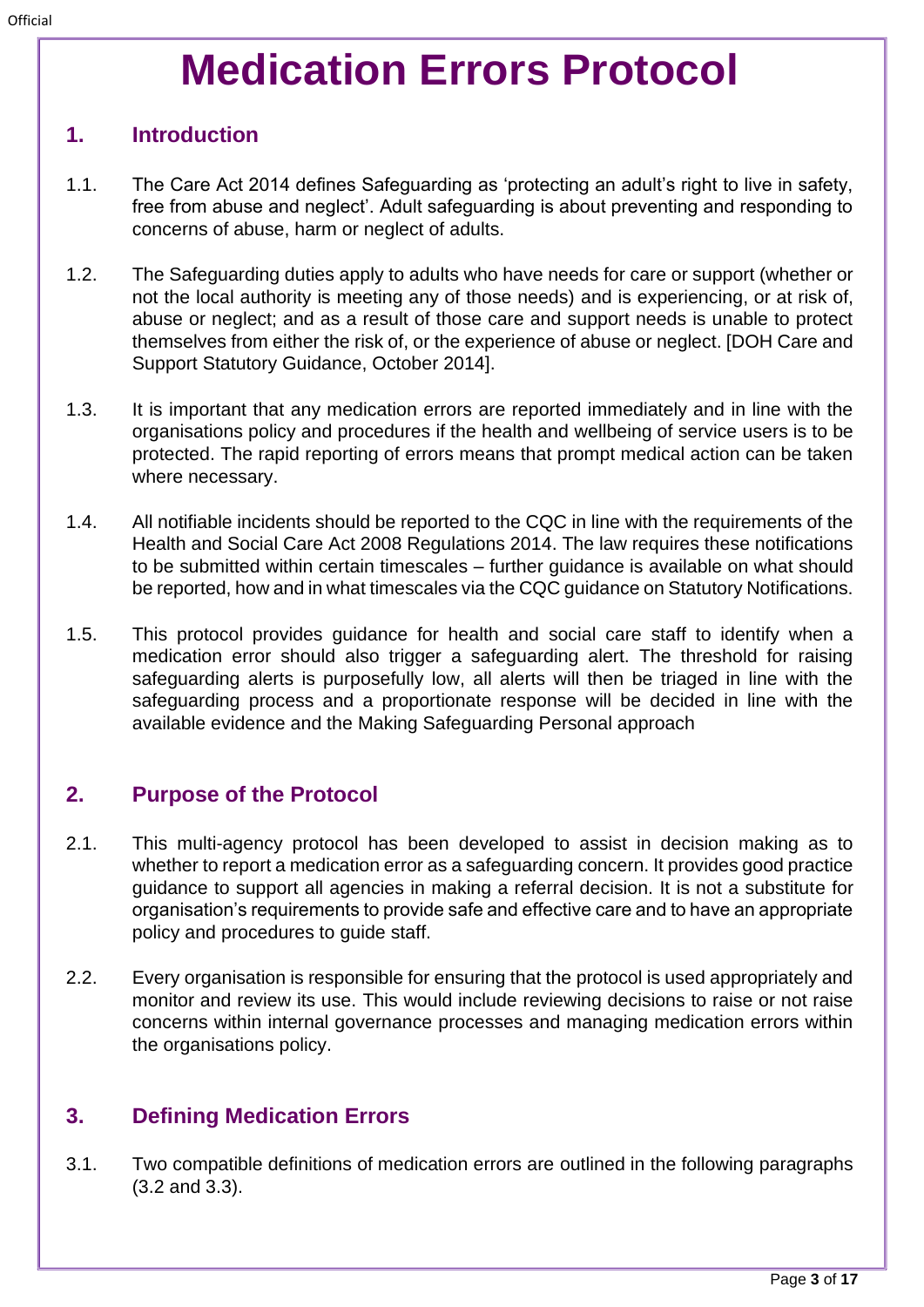- 3.2. The National Reporting and Learning Systems (NRLS) defines a 'patient safety incident' (PSI) as, 'any unintended or unexpected incident, which could have or did lead to harm for one or more patients receiving NHS care.' Medication errors are any PSIs where there has been an error in the process of prescribing, preparing, dispensing, administering, monitoring or providing advice on medicines. These PSIs can be divided into two categories: errors of commission or errors of omission. The former include, for example, wrong medicine or wrong dose. The latter include, for example, omitted dose or a failure to monitor, such as international normalised ratio for anticoagulant therapy. In either case the act can be purposeful or accidental and it is only by looking and the specific circumstances of an incident that the intent can be ascertained. It is important to recognise that intent is only one factor in a safeguarding incident and that even where there is no intention to do harm the consequences of unintended errors can be significant.
- 3.3. A medication error is any preventable event that may cause or lead to inappropriate medication use or patient harm while the medication is in the control of the health care professional, patient, or consumer. (National Coordinating Council for Medication Error Reporting and Prevention [\(www.nccmerp.org\)](http://www.nccmerp.org/).
- 3.4. Medication incidents have a number of causes, such as lack of knowledge, failure to adhere to system and protocols, interruptions, staff competency, poor handwriting and instruction, and poor communication.
- 3.5. Errors may result in an incident or an adverse event. Where averted they can be classified as a 'near miss' and these would not ordinarily be subjects of safeguarding enquiries but will be dealt with through the providers internal protocols.
- 3.6. The National Institute for Care Excellence (NICE) published comprehensive guidance on "Managing medicines in care homes" on 14 March 2014 which may be of assistance to organisations in terms of developing and reviewing their medications policies see <https://www.nice.org.uk/guidance/sc1>

#### <span id="page-3-0"></span>**4. Statutory responsibilities**

- 4.1. The registered person must protect service users against the risks associated with the unsafe use and management of medicines, by means of appropriate arrangements for the obtaining, recording, handling, using, safe keeping, dispensing, safe administration and disposal of medicines used for the purposes of the regulated activity.
- 4.2. All medication errors including near misses must be recorded. This record must detail the impact of the error, any immediate action taken and record the date, time and names of staff and service users involved.
- 4.3. All medication errors should be reported in line with the care providers, management of incidents policy as soon as possible after the incident.
- 4.4. All medication errors should be reviewed and an action plan put in place to ensure lessons are learnt and the risk of the error being repeated is reduced. It is also important to review the error in the context of previously recorded errors as a series of similar incidents may meet the criteria for referral into safeguarding.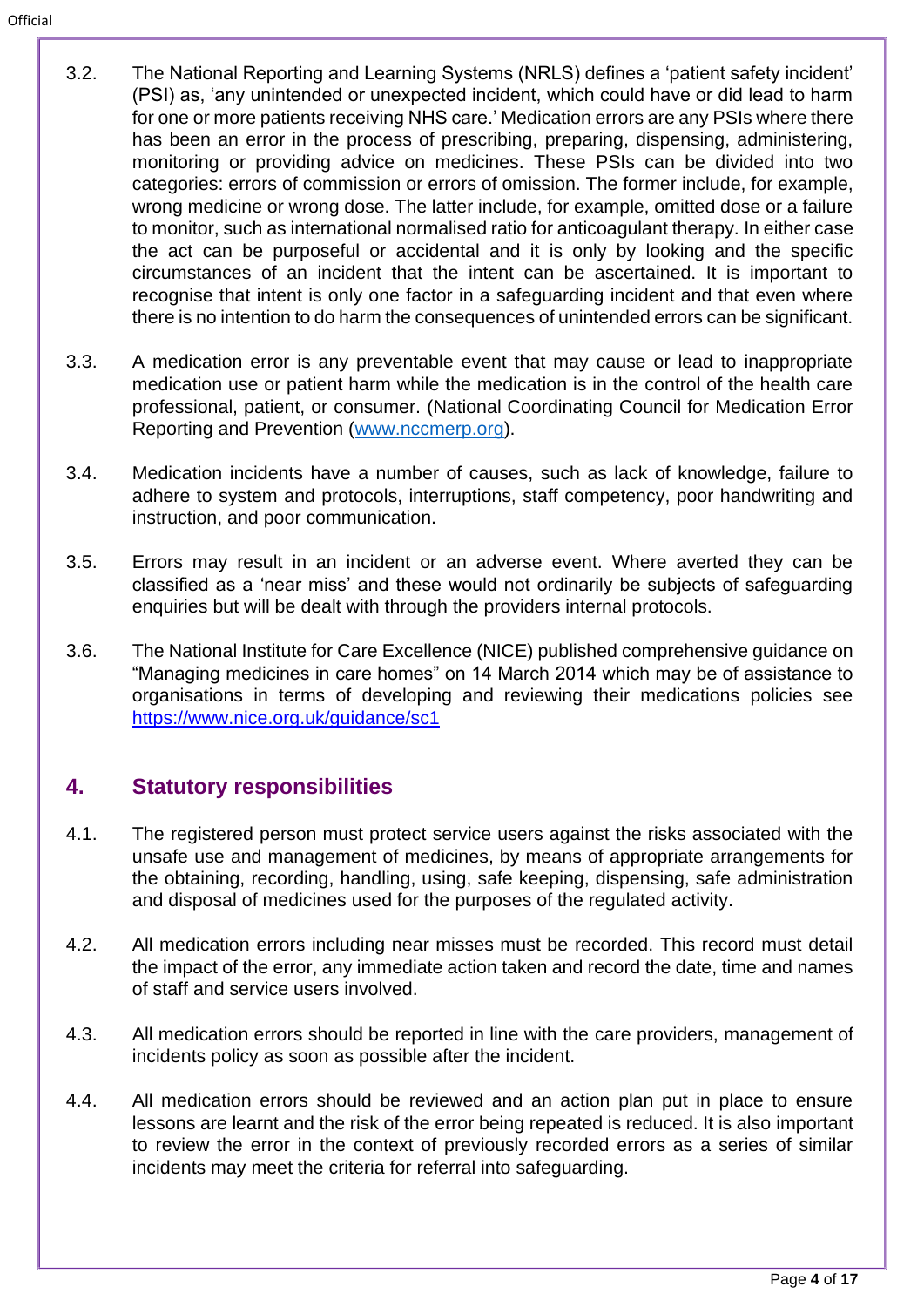#### **Official**

#### <span id="page-4-0"></span>**5. Managing medication errors in context of Adult Safeguarding**

- 5.1. Not all medication errors should be regarded as needing a safeguarding enquiry
- 5.2. The pathway for safeguarding may be met when there is concern about possible abuse or neglect, involving the suspected experience or risk of actual harm. The following are examples of situations which could trigger a safeguarding referral (please note this is not an exhaustive list):
	- The medication error is part of a **pattern**. The pattern could be same drug, same carer, same organisation or same vulnerable person. The **duration** and **frequency** must be considered via retrospective analysis.
	- Medication is routinely administered **covertly** without appropriate consultation and supervision, including consideration of legal processes (including Mental Capacity and Mental Health Acts) and whether physical or psychological abuse applies.
	- The provider response is not in accordance with their own protocols and procedures, or with national medicines safety guidance.
	- There is a suspicion that medication has been deliberately withheld from or wrongly administered to the person
	- A medication error requiring **medical intervention** e.g. beyond routine GP consultation, attendance at A&E
- 5.3. Staff should be aware of their own organisation's policies and procedures on medication management and other relevant local and national guidelines, protocols and policies e.g. NICE guidance, NMC, incident reporting policies. It must be acknowledged that there may be incidents where decision-making is not straightforward and professional judgement is required which must take account of the MCA.
- 5.4. Where there is doubt as to whether the incident meets the threshold for adult safeguarding referral a referral should always be made

### <span id="page-4-1"></span>**6. Delegated enquires**

- 6.1. The Care Act 2014 provides local authorities with the opportunity to "cause others to undertake enquiries", which is referred to as "delegating responsibility" for leading safeguarding enquires. In the case of medication errors, in many instances health care professionals within an organisation responsible for that individual's treatment will be best placed to lead these enquiries and so delegation should always be considered in the management of medication errors. A Safeguarding Adults (s42) Enquiry Planning Discussion, coordinated by the local authority, is the appropriate forum to decide on the scope of the enquiry to be addressed by relevant agencies.
- 6.2. Where the medication error meets the threshold in 5.2 above a safeguarding referral must be made to the local authority. The professional making the referral should have a discussion with the designated local authority decision maker as to whether there should be a multi-agency safeguarding enquiry or whether the enquiry should be delegated to the provider organisation. A summary of the discussion will be recorded by the local authority and shared with the agencies involved in the discussion.
- 6.3. The principles of Making Safeguarding Personal should be adhered to and therefore there should be a discussion with the patient (and/or their representative or advocate) in terms of what they want to happen in terms of undertaking an enquiry. It should be clearly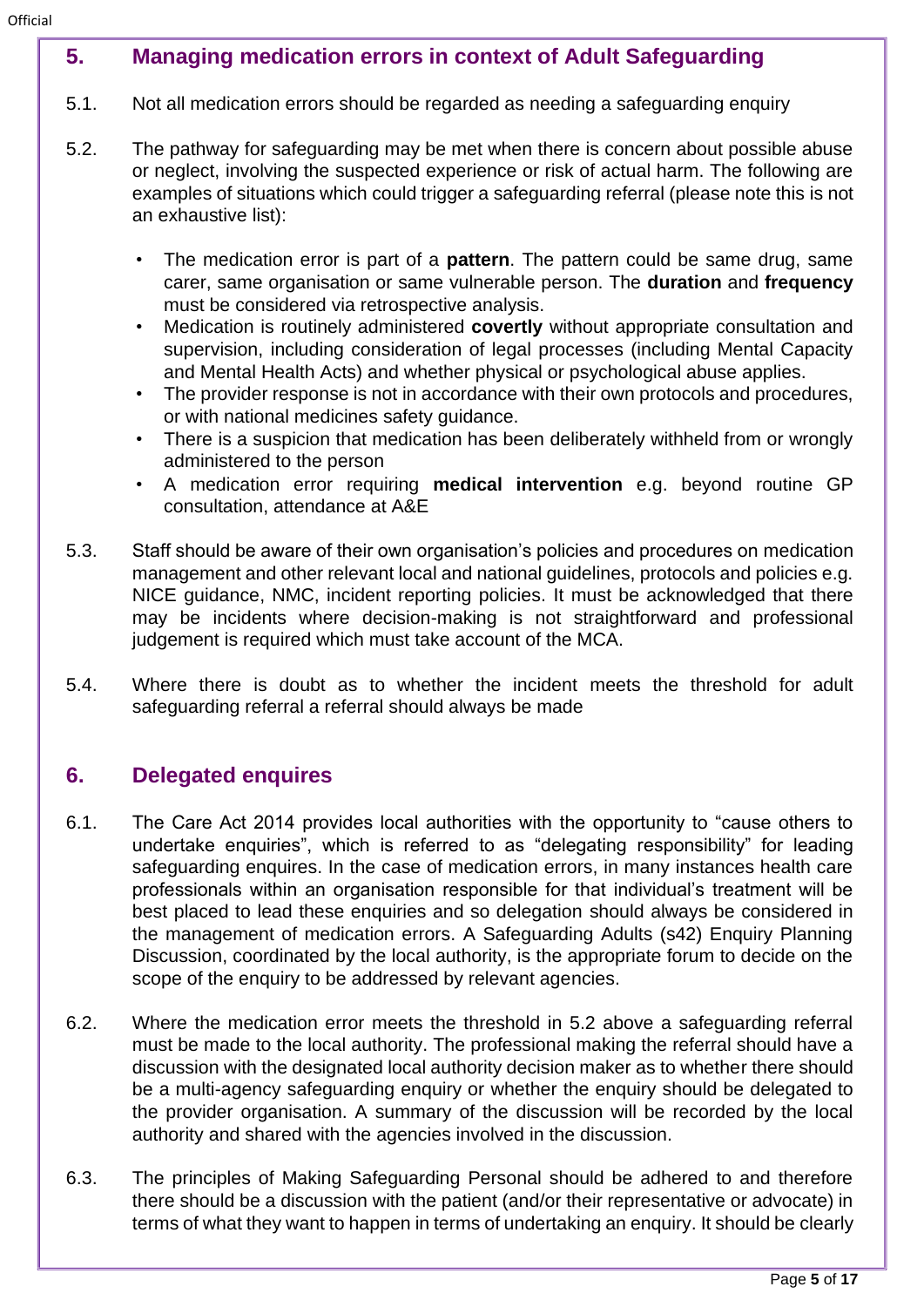agreed who will have this discussion. In determining with whom it is most appropriate to hold the discussion, the principles of the Mental Capacity Act should be considered.

- 6.4. If the enquiry is delegated at the Planning Discussion stage, the partner should gather information using their own documentation (including serious incident/root cause analysis) and make a recommendation as to whether the medication error constituted abuse or neglect. This should be completed by an appropriately skilled and trained person within the organisation.
- 6.5. The outcome of the medication error enquiry should be sent to the local authority. This will include information on:
	- Whether the risk was removed, reduced, or remains.
	- Whether the persons desired outcomes were met
	- The impact of the enquiry on the persons sense of safety and well being
	- The actions to be undertaken to embed learning
- 6.6. The local authority officer will record the information from the delegated enquiry for reporting to the Safeguarding Adults Partnership board.
- 6.7. If a full enquiry is to be undertaken the local authority will lead on the enquiry following local procedures.

#### <span id="page-5-0"></span>**7. Review**

7.1. This protocol will be reviewed every two years.

#### References

*"Managing medicines in care homes", Social care guideline [SC1] March 2014*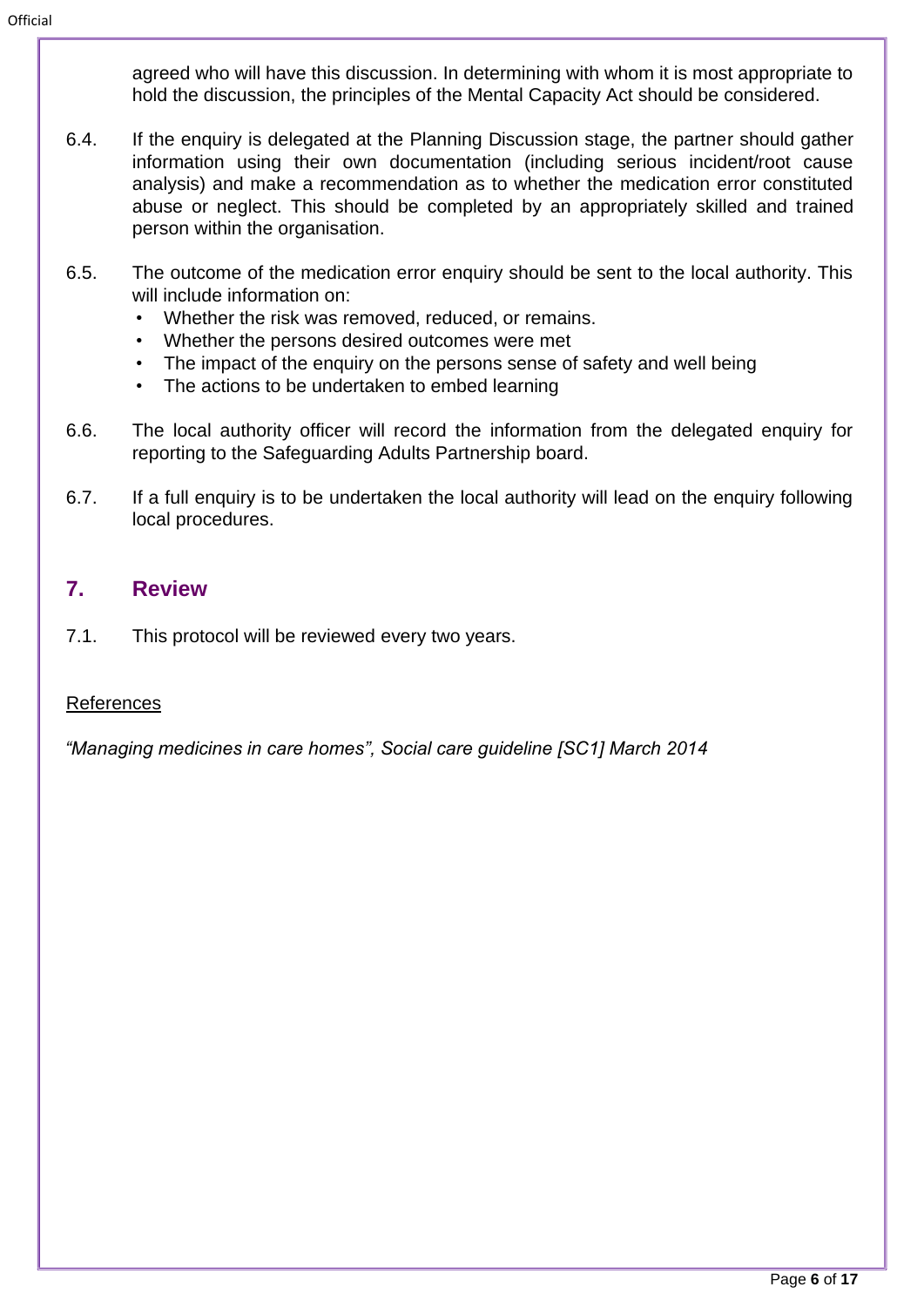# **Falls Protocol**

## <span id="page-6-1"></span><span id="page-6-0"></span>**1. Introduction**

- 1.1. The Care Act 2014 defines Safeguarding as 'protecting an adult's right to live in safety, free from abuse and neglect'. Adult safeguarding is about preventing and responding to concerns of abuse, harm or neglect of adults. In the case of falls it is imperative to balance risk and the ability of people to live the lives they want to live. In the words of Justice Munby "What good is it making someone safe if it merely makes them miserable?"
- 1.2. Falls and injuries in hospital, community and residential settings are common due to physical frailty of adults at risk, the presence of a long-term condition such as Parkinson's disease, dementia or arthritis or being unfamiliar with the environment. There are general measures which can reduce the risk of falls such as undertaking a risk assessment and developing a personalised care plan to manage the risks. It is vital that all CQC regulated providers have well documented policies and protocols which highlight best practice in their organisation. Safeguarding is not a substitute for good local procedures.
- 1.3. The National Institute for Health and Care Excellence (NICE) have published a quality standard in March 2015, which covers assessment after a fall and prevention of further falls (secondary prevention) in older people living in the community and during a hospital stay. The guidance can be found a[t](http://nice.org.uk/guidance/qs86) <http://nice.org.uk/guidance/qs86>
- 1.4. This protocol will enable health and social care staff to identify when a fall could have been caused as a result of neglect and whether an enquiry under the safeguarding procedures should take place.

### <span id="page-6-2"></span>**2. Purpose of the Protocol**

- 2.1. This multi-agency protocol has been developed to assist in decision making as to whether to report a fall as a safeguarding concern. It provides good practice guidance to support all agencies in making a referral decision. It is not a substitute for organisations requirements to provide safe and effective care and to have an appropriate policy and procedures to guide staff.
- 2.2. Every organisation is responsible for ensuring that the protocol is used appropriately and monitor and review its use. This would include reviewing decisions to raise or not raise concerns within internal governance processes and managing risk of falls within the organisations policy.

### <span id="page-6-3"></span>**3. Falls and safeguarding**

- 3.1. The 2015 NICE Quality Standards defines a fall as an unexpected loss of balance resulting in coming to rest on the floor, the ground or on an object below the knee. A fall is distinct from a collapse which is as a result of an acute medical condition such as arrhythmia, transient ischaemic attack (TIA) or vertigo
- 3.2. Falls and fall related injuries are a common and serious problem for older people, particularly those with underlying conditions and pathologies. Falls are a major cause of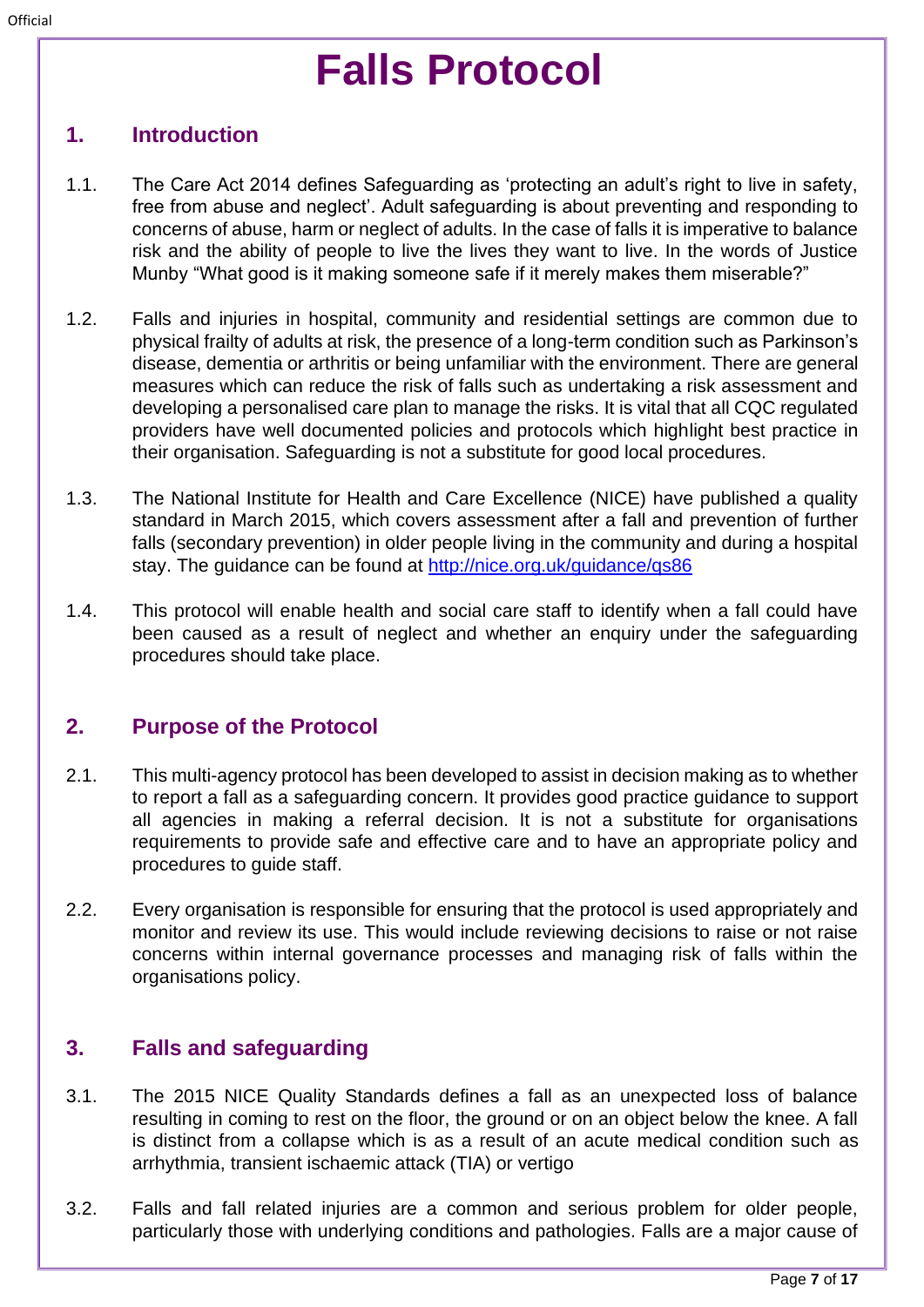disability and the leading cause of mortality for those aged 75 and above. Most falls do not result in injury but annually approximately 5% of older people living in the community who fall experience fractures or need hospitalisation. The Royal College of Physicians 2011 report (Falling Standards Broken Promises) highlight that falls and fractures in people over 65, account for 4 million hospital bed days each year in England alone.

- 3.3. People with care and support needs have an increased risk of falling compared to the general population due to their physical frailty, underlying medical conditions, muscle weakness, poor balance, medication or unfamiliarity with a new environment.
- 3.4. The human cost of falling includes distress, pain injury, loss of confidence, loss of independence and mortality. Falling also has an impact on the family members and carers of people who fall. The consequences are exacerbated if people do not receive quick and appropriate assistance at the time of the fall.
- 3.5. Not all falls can be prevented but best practice requires that a multifactorial falls risk assessment should be in place as part of the overall care plan. This assessment and the care plan should be discussed and agreed with the person and their representative in line with the principles of Making Safeguarding Personal. If the person lacks the capacity to understand the risk assessment and proposed care plan then an advocate or representative should be consulted and agree the risk assessment and proposed plan using the principles of the Mental Capacity Act.
- 3.6. In terms of a falls risk assessment, care planning and risk management, these should be undertaken at a number of key points in a person's journey of care for example:
	- pre-admission to the hospital/care/nursing home/ intermediate care/home care
	- admission to the hospital/care/nursing home/ intermediate care/home care
	- at any point when the resident/service user's needs change
	- after a fall
- 3.7. All organisations offering care and support in a hospital, community, own home or care home setting should have a clear policy in place as to how falls are documented. It is recommended that this should be recorded as a specific incident which captures the following:
	- Whether the risk assessment was up to date and the plan followed
	- Documents any harm and action taken to help the person at the time of the fall
	- The actions taken to prevent further falls

#### <span id="page-7-0"></span>**4. Managing Falls in context of Adult Safeguarding**

- 4.1. Not all falls should be regarded as needing a safeguarding enquiry
- 4.2. The threshold for safeguarding is met when there is concern about possible abuse or neglect. The following situations would trigger a safeguarding referral:
	- Where a person sustains an injury due to a fall, and there is a concern that a risk assessment and care plan were not in place or were not followed. The key factor is that the person has experienced *avoidable* harm.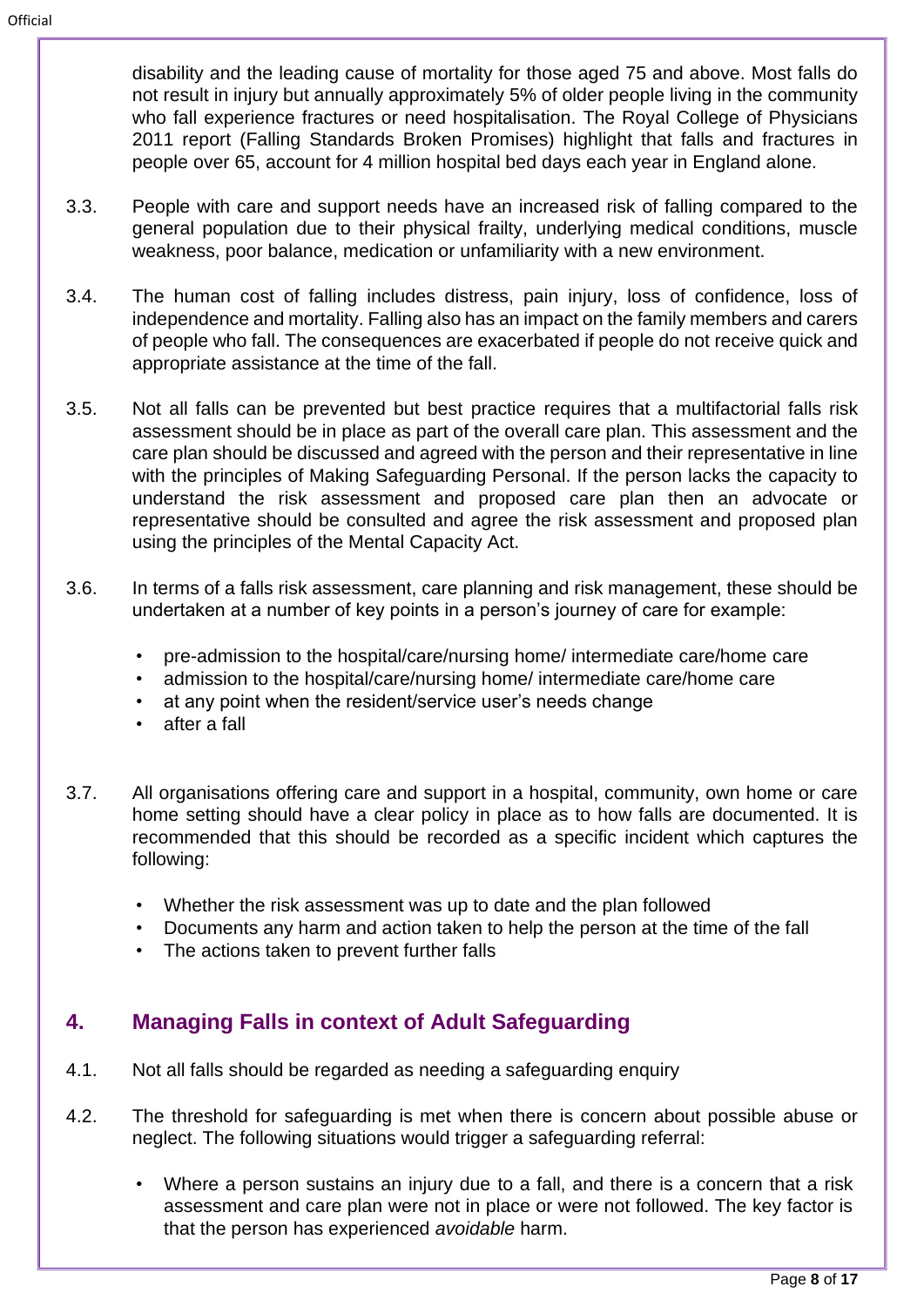• Where a person has fallen and appropriate medical attention has *not* been sought in a reasonable time frame and in accordance with the organisations policy, this must be reported as a safeguarding concern. *Note: specific falls guidance states that where* 

*the person has sustained a head injury, a medical assessment should always be arranged as a matter of urgency.* 

- Where there is concern that the circumstances and nature of the fall or explanation given are not consistent with the injury sustained.
- Where the organisations own post falls protocol is not in place or has not been followed.
- 4.3. A safeguarding concern does not need to be raised when:
	- A person is found on the floor, there is no evidence of injury and all care has been delivered in accordance with the falls policy.
	- A fall is witnessed, and appropriate risk assessment is in place and has been followed.
	- The falls is attributable to an acute medical condition or episode which has occurred recently i.e. in the past hours or days.
	- The person made a capacitated decision about their own risks which is clearly documented.
	- There was no risk assessment in place as this was not a foreseeable risk i.e. this is the first fall
- 4.4. It must be acknowledged that there may be incidents where decision-making is not straightforward and professional judgement is required which must take account of the MCA and people's rights to take risks and to make unwise decisions. In all cases ensure that the reasons for the decision are recorded.
- 4.5. Where there is doubt as to whether the incident meets the threshold for adult safeguarding referral a referral should always be made.

#### <span id="page-8-0"></span>**5. Delegated enquires**

- 5.1. The Care Act 2014 provides local authorities with the opportunity to "cause others to undertake enquiries", which is referred to as "delegating responsibility" for leading safeguarding enquires. In the case of falls, in many instances health care professionals within the organisation responsible for that individual's treatment will be best placed to lead these enquiries and so delegation should always be considered in the management of falls.
- 5.2. Where the fall meets the threshold in Paragraph 4.2, a safeguarding referral must be made to the local authority. The professional making the referral should have a discussion with the designated local authority decision maker as to whether there should be a multiagency safeguarding enquiry or is if the enquiry should be delegated to the provider organisation. A summary of the discussion will be recorded by the local authority and shared with the agencies involved in the discussion.
- 5.3. The principles of Making Safeguarding Personal should be adhered to and therefore there should be a discussion with the patient (and/or their representative or advocate) in terms of what they want to happen in terms of undertaking an enquiry. It should be clearly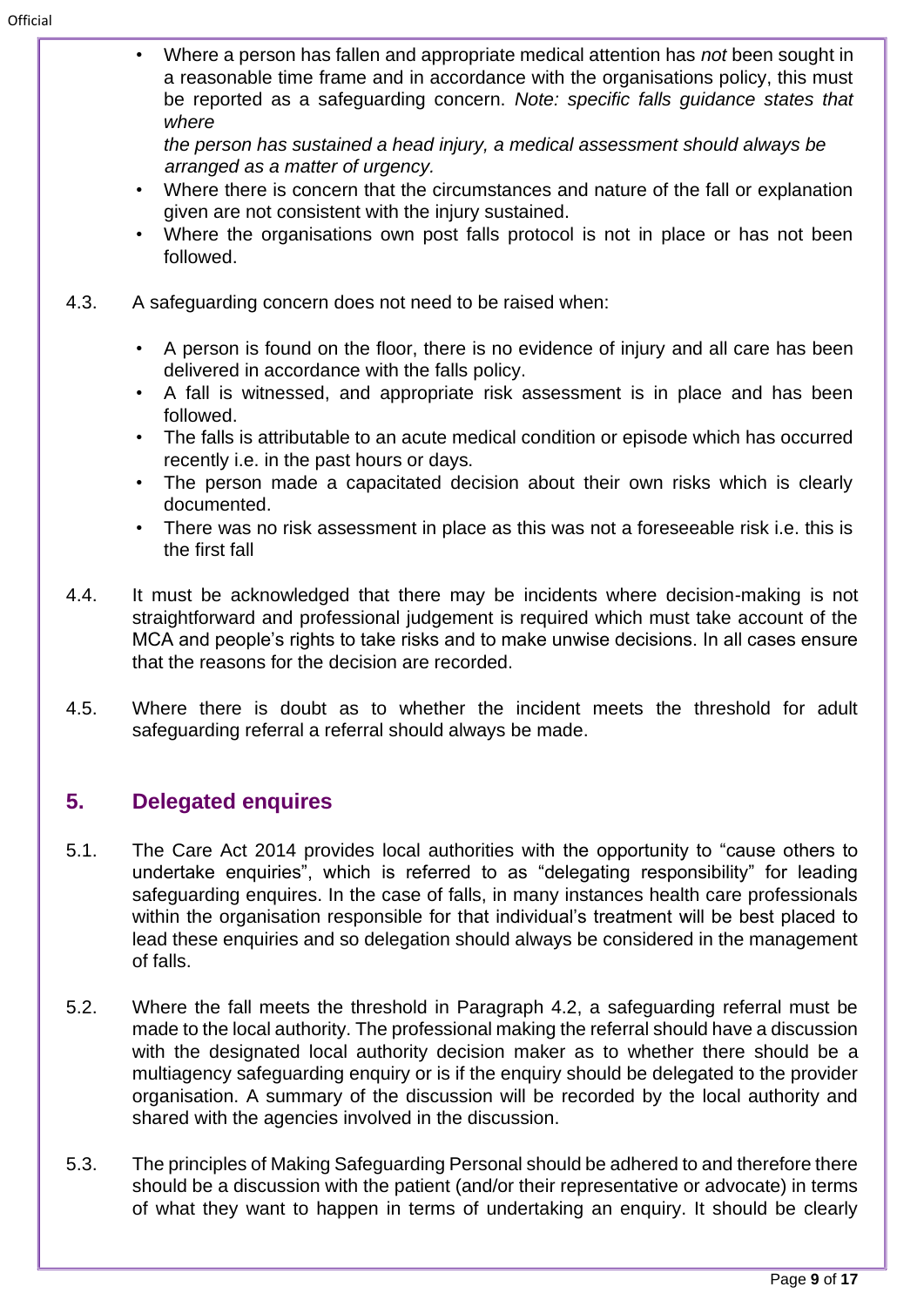agreed who will have this discussion. In determining with whom it is most appropriate to hold the discussion, the principles of the Mental Capacity Act should be considered.

- 1.1. If the enquiry is delegated the partner should gather information and make a recommendation as to whether the fall constituted abuse or neglect. This should be completed by an appropriately skilled and trained person within the organisation.
- 5.4. The outcome of the falls enquiry should be sent to the local authority. This will include information on:
	- Whether the risk was removed, reduced, or remains.
	- Whether the persons desired outcomes were met.
	- The impact of the enquiry on the persons sense of safety and well-being.
	- The actions to be undertaken to embed learning.
- 5.5. The local authority officer will record the information from the delegated enquiry for reporting to the Safeguarding Adults Partnership board.
- 5.6. If a full enquiry is to be undertaken the local authority will lead on the enquiry following local procedures.

#### <span id="page-9-0"></span>**6. Review**

6.1. This protocol will be reviewed every two years.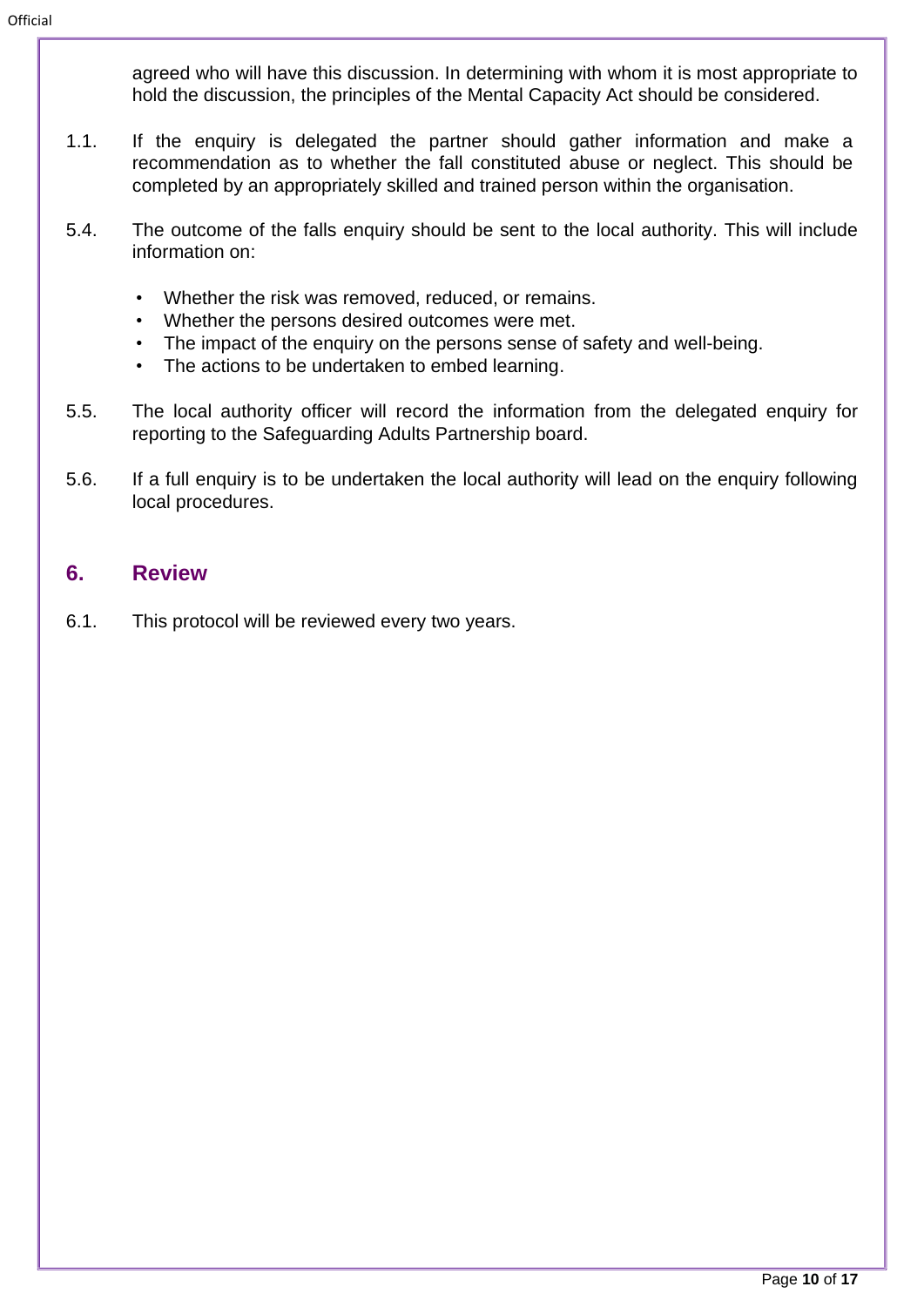## <span id="page-10-0"></span>**Protocol on Safeguarding Adults Enquiries for different types of Pressure Ulcers**

#### <span id="page-10-1"></span>**1. Introduction**

- 1.1. Safeguarding is defined as 'protecting an adult's right to live in safety, free from abuse and neglect'. Adult safeguarding is about preventing and responding to concerns of abuse, harm or neglect of adults.
- 1.2. 1.2. Pressure ulcers develop when the skin integrity breaks down. This may be caused by poor practice, acts of omission or neglect but in some instances, they are unavoidable.
- 1.3. This protocol will enable health and social care staff to identify if it is likely the pressure ulcer was caused as a result of neglect and whether an enquiry under the safeguarding procedures should take place. It will provide a focus on thresholds for referral through the safeguarding adult process. It is based on the multiagency integrated pressure ulcer pathway developed by NHS England In May 2014.

### <span id="page-10-2"></span>**2. Purpose of the Protocol**

- 2.1. This multi-agency protocol has been developed to assist in decision making as to whether to report a pressure ulcer as a safeguarding concern. It provides a decision guide which aims to support decisions about appropriate responses to pressure ulcer care and whether concerns need to be referred into the local authority.
- 2.2. It provides guidance for staff in all sectors who are concerned that a pressure ulcer may have arisen as a result of neglect/abuse or act of omission and therefore have to decide whether to make a referral to social services. A flow diagram outlining the key elements of the protocol can be found in Appendix 1.
- 2.3. Each organisation is responsible for ensuring that the protocol is used appropriately and monitor and review its use. This would include reviewing decisions to raise or not raise concerns within internal governance processes.

### <span id="page-10-3"></span>**3. Pressure ulcers and safeguarding**

- 3.1. Neglect is a form of abuse which involves the deliberate withholding OR unintentional failure to provide appropriate and adequate care and support, where this has resulted in, or is highly likely to result in, significant preventable skin damage.
- 3.2. Skin damage has a number of causes, some relating to the individual person, such as poor medical condition and others relating to external factors such as poor care, ineffective Multi-Disciplinary Team working, lack of appropriate resources, including equipment and staffing. **It is recognised that not all skin damage can be prevented and therefore the risk factors in each case should be reviewed on an individual basis before a safeguarding referral is considered.** All cases of actual or suspected neglect should be referred through the safeguarding procedures.
- 3.3. There are **Six** recognised grades of pressure ulcers in the Wound Classification system drawn up by the European Pressure Ulcer Advisory Panel (EPUAP 2019). See below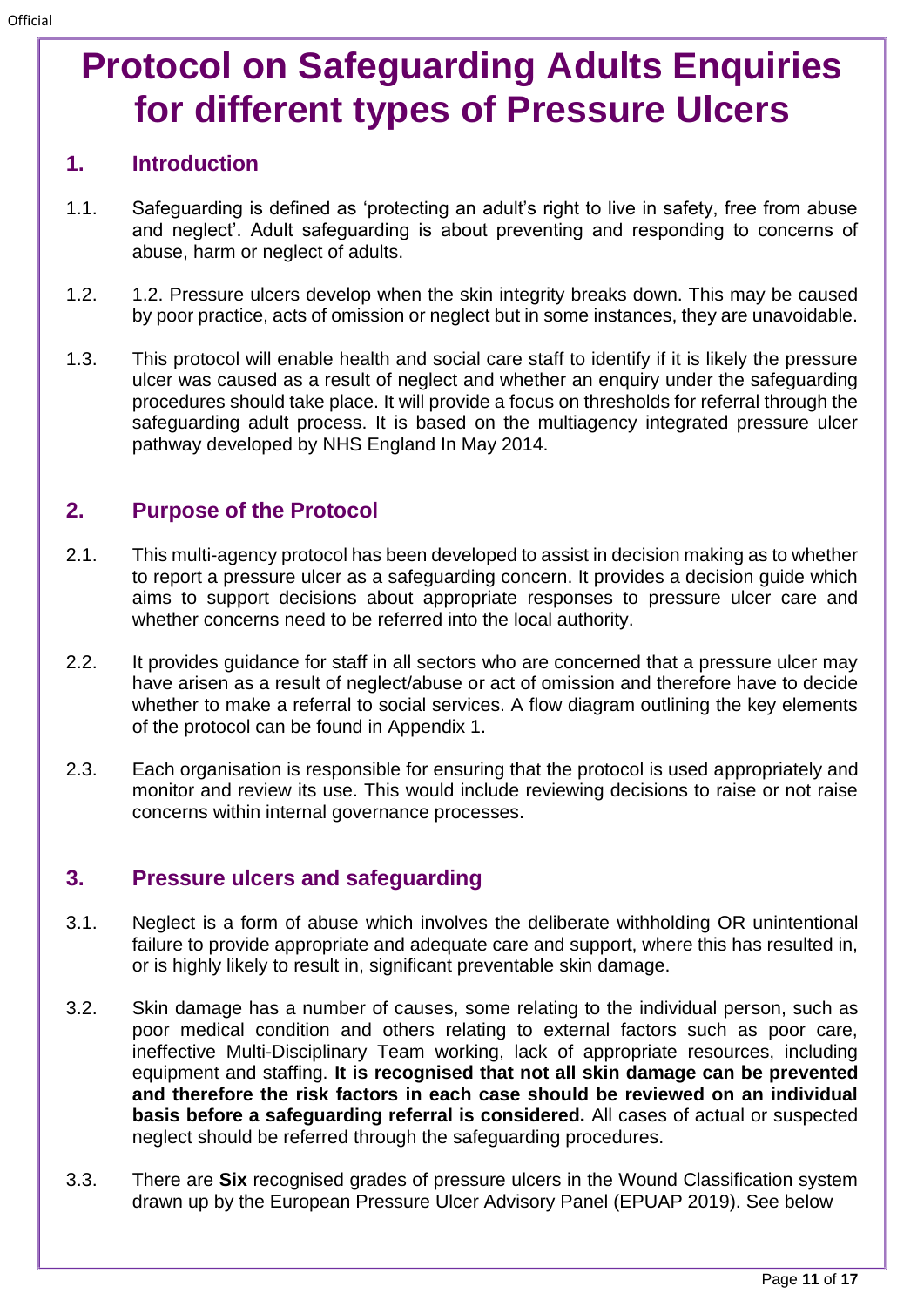#### <span id="page-11-0"></span>**INTERNATIONAL NPUAP/EPUAP PRESSURE ULCER CLASSIFICATION SYSTEM (2019)**





Intact skin with non-blanchable redness of a localized area usually over a bony prominence. Darkly pigmented skin may not have visible blanching; its colour may differ from the surrounding area.

The area may be painful, firm, soft, warmer or cooler as compared to adjacent tissue. Category/Stage I may be difficult to detect in individuals with dark skin tones.

May indicate "at risk" individuals (a heralding sign of risk).

#### **Category II: Partial Thickness Skin Loss**

Partial thickness loss of dermis presenting as a shallow open ulcer with a red pink wound bed, without slough. May also present as an intact or open/ruptured serumfilled blister.

Presents as a shiny or dry shallow ulcer without slough or bruising.\* This Category/Stage should not be used to describe skin tears, tape burns, perineal dermatitis, maceration or excoriation.

Full thickness tissue loss. Subcutaneous fat may be visible, but bone, tendon or muscle are not exposed. Slough may be present but does not obscure the depth of tissue loss. May include undermining and tunnelling. The depth of a Category/Stage III pressure ulcer varies by anatomical location. The bridge of the nose, ear, occiput and malleolus do not have subcutaneous tissue and Category/Stage III ulcers can be shallow. In contrast, areas of significant adiposity can develop extremely deep Category/Stage III pressure ulcers.

*\*Bruising indicates suspected deep tissue injury.* 

**Category III: Full Thickness Skin Loss** 









#### **Category IV: Full Thickness Tissue Loss**

Bone/tendon is not visible or directly palpable.

Full thickness tissue loss with exposed bone, tendon or muscle. Slough or eschar may be present on some parts of the wound bed. Often include undermining and tunnelling.

The depth of a Category/Stage IV pressure ulcer varies by anatomical location. The bridge of the nose, ear, occiput and malleolus do not have subcutaneous tissue and these ulcers can be shallow. Category/Stage IV ulcers can extend into muscle and/or supporting structures (e.g., fascia, tendon or joint capsule) making osteomyelitis possible. Exposed bone/tendon is visible or directly palpable.

#### **Unstageable: Depth Unknown**

Full thickness tissue loss in which the base of the ulcer is covered by slough (yellow, tan, gray, green or brown) and/or eschar (tan, brown or black) in the wound bed.

Until enough slough and/or eschar is removed to expose the base of the wound, the true depth, and therefore Category/Stage, cannot be determined. Stable (dry, adherent, intact without erythema or fluctuance) eschar on the heels serves as 'the body's natural (biological) cover' and should not be removed.



#### **Suspected Deep Tissue Injury: Depth Unknown**

Purple or maroon localized area of discoloured intact skin or blood-filled blister due to damage of underlying soft tissue

from pressure and/or shear. The area may be preceded by tissue that is painful, firm, mushy, boggy, warmer or cooler as compared to adjacent tissue. Deep tissue injury may be difficult to detect in individuals with dark skin tones. Evolution may include a thin blister over a dark wound bed. The wound may further evolve and become covered by thin eschar.

Evolution may be rapid exposing additional layers of tissue even with optimal treatment.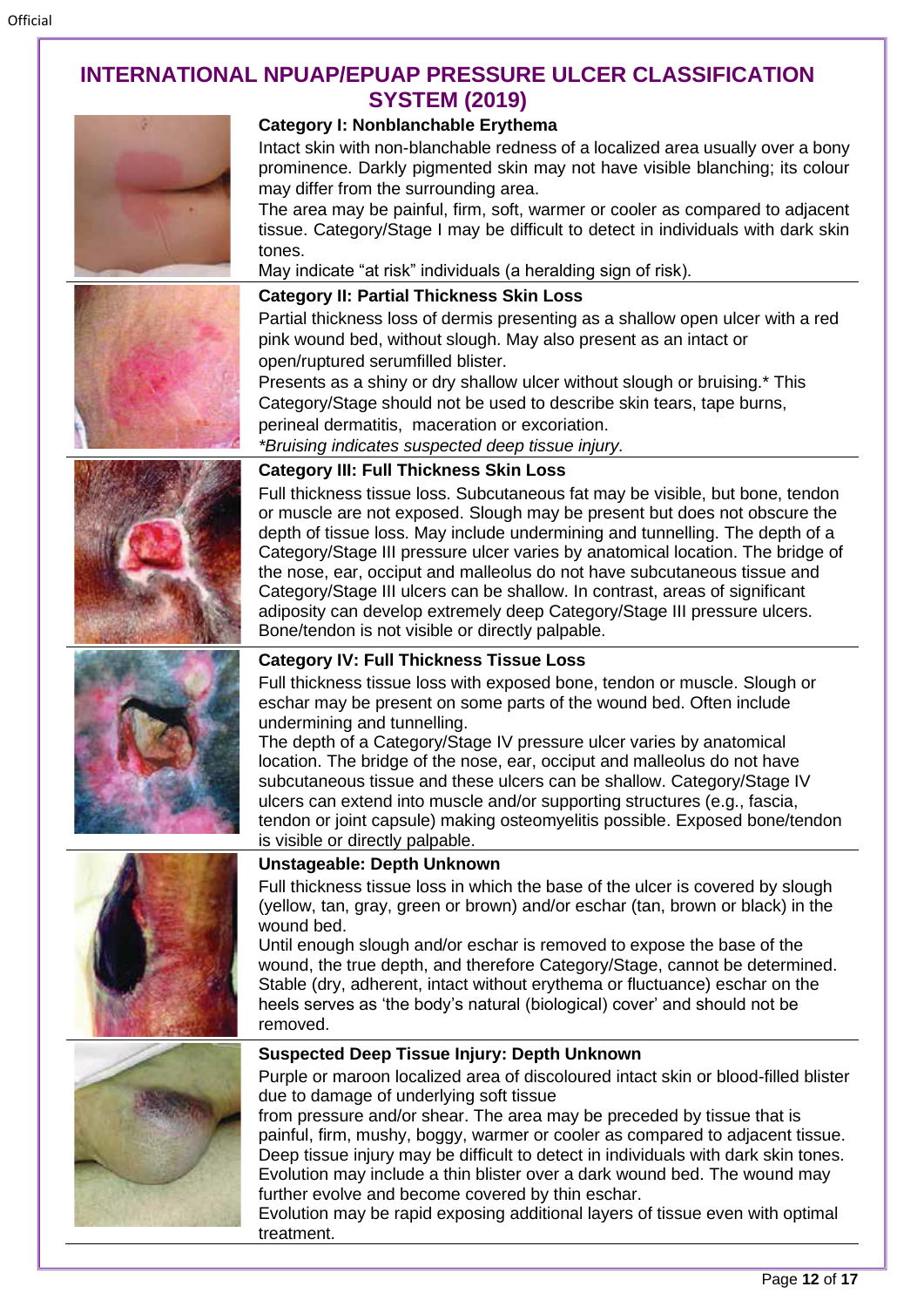#### <span id="page-12-0"></span>**4. Managing Pressure Ulcers in context of Adult Safeguarding**

- 4.1. As outlined in the NHS England 2014 Guidance, all cases of single Grade 2 pressure ulcers require early intervention to prevent further damage. If there are concerns regarding poor practice, a clinical incident must be raised and investigated through the NHS provider organisations own procedures.
- 4.2. Any ungradable, or grade 2 and above pressure ulcers MUST be reviewed under the pressure ulcer criteria and local clinical governance procedures followed.
- 4.3. A safeguarding referral should be made if there is:
	- o Significant skin damage (i.e. Category 3 or 4, ungradable pressure ulceration or multiple Category 2s) and
	- o There are reasonable grounds to suspect that there were inadequate measures taken to prevent development of pressure ulcer (including informal carers preventing access to care or services), or
	- o Inadequate evidence to demonstrate the above

In deciding about the need for a safeguarding referral, a history of the problem should 4.4. first be obtained, contact former care providers for information if the person's care has recently been transferred, and seek clarification about the cause of the damage.

4.5. Safeguarding concerns should be raised when pressure ulcers are reported by anyone including carers, relatives and patients, as any tissue damage no matter who reports it should be investigated.

#### <span id="page-12-1"></span>**5. Procedure to determine if a pressure ulcer is due to neglect of an adult at risk**

- 5.1. As soon as a pressure ulcer Category 3 or 4 or ungradeable is identified there should be an assessment of the wound by the team responsible for that individual's treatment. Completion of the pressure ulcer decision guide (see Appendix 2) must be completed by a qualified member of staff who is a practicing registered nurse, with experience in wound management. This does not have to be a Tissue Viability Nurse.
- 5.2. The safeguarding decision guide involves 6 key questions which together indicate a safeguarding decision guide score (See Appendix 2). This score should be used to help inform decision making regarding escalation of safeguarding concerns related to the potential of neglectful care/management resulting in the pressure ulceration. The threshold for referral is 15 or above. However, this should not replace professional judgement.
- 5.3. Photographic evidence should be used to support the report wherever possible, provided that the service user consents. Body maps should be used to record skin damage and can be used as evidence if necessary at a later date. If two workers observed the skin damage they must both sign a body map. Documentation of the pressure ulcer must include site, size (centimetres) and category/grade.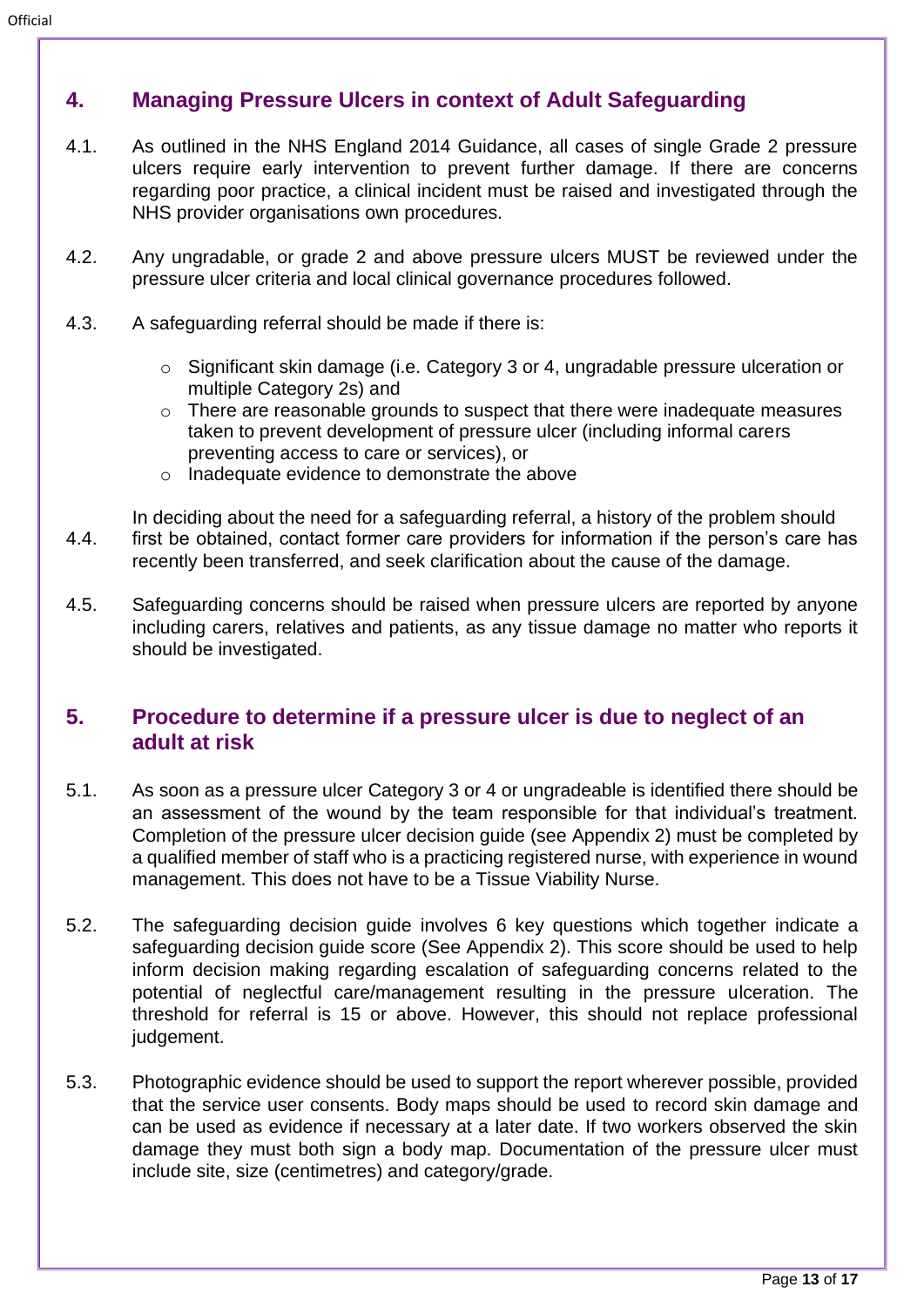- 5.4. The Safeguarding Decision Guide should be completed immediately or within 3 working days of identifying the pressure ulcer of concern. In exceptional circumstances this timescale may be extended but the reasons for extension must be documented.
- 5.5. Where the patient has been transferred into the care of the organisation it may not be possible to complete the decision guide. Contact should be made with the transferring organisation to ascertain if a safeguarding concern has been raised or the decision guide has been completed; if neither then a safeguarding concern should be raised with the local authority.

### <span id="page-13-0"></span>**6. Delegated enquires**

- 6.1. The Care Act 2014 provides local authorities with the opportunity to "cause others to undertake enquiries", which is referred to as "delegating responsibility" for leading safeguarding enquiries. In the case of pressure ulcers, in many instances health care professionals within the organisation responsible for that individual's treatment will be best placed to lead these enquiries and so delegation should always be considered in the management of pressure ulcers. The process for determining whether or not undertaking an enquiry into a pressure ulcer should be delegated to the provider organisation is summarised in Appendix 1.
- 6.2. When the pressure ulcer protocol has been completed and there is no indication of neglect, the completed screening tool should be stored in the patient's notes and a record kept of the screening outcome.
- 6.3. Where there is a cause for concern, a safeguarding referral must be made to the local authority. The professional making the referral should have a discussion with the designated local authority decision maker as to whether there should be a multi-agency safeguarding enquiry or if the enquiry should be delegated to the provider organisation. A summary of the discussion will be recorded by the local authority and shared with the agencies involved in the discussion.
- 6.4. If the enquiry is delegated to the reporting health partner, the work of the enquiry will involve either a concise or a comprehensive Root Cause Analysis. This should be completed by an appropriately skilled and trained person such as District nurse team lead, ward manager or nursing home manager in line with the providers pressure ulcer or risk management policies.
- 6.5. The principles of Making Safeguarding Personal should be adhered to and therefore there should be a discussion with the patient (and/or their representative or advocate) in terms of what they want to happen in terms of undertaking an enquiry. It should be clearly agreed who will have this discussion. In determining who it is most appropriate to hold the discussion with the principles of the Mental Capacity Act should be considered.
- 6.6. The outcome of the Root cause Analysis findings may be sent securely to the local authority Enquiry Officer on request. This final Safeguarding outcome will include information on:
	- Whether the risk was removed, reduced or remains.
	- Whether the person's outcomes were met
	- The impact of the enquiry on the person's sense of safety and well being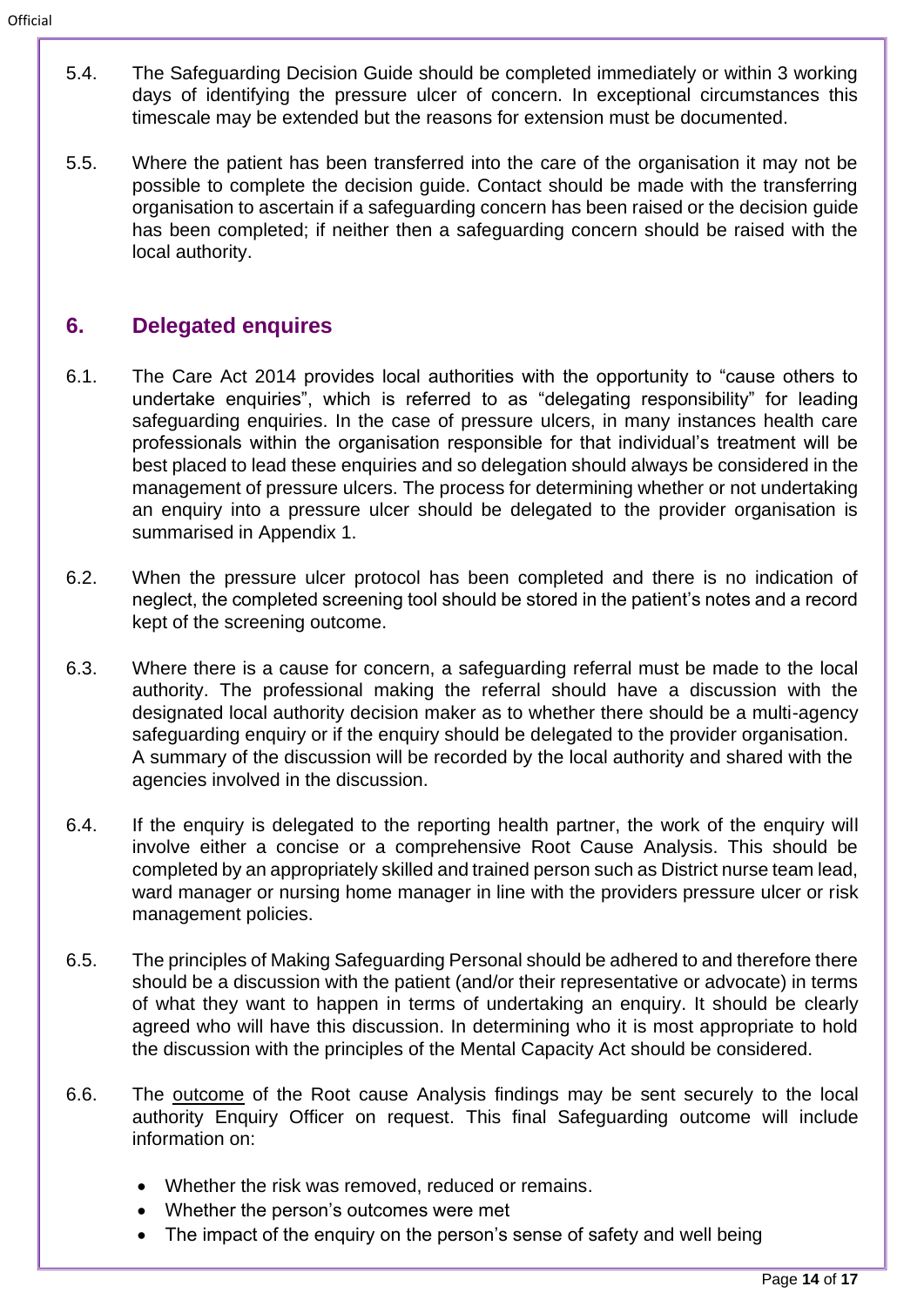- The actions to be undertaken to embed learning
- The local authority officer will record the information from the delegated enquiry for reporting to the Safeguarding Adults Partnership board.
- If a full enquiry is to be undertaken the local authority will lead on the enquiry following local procedures.

#### <span id="page-14-0"></span>**7. Review**

7.1. This protocol will be reviewed every two years.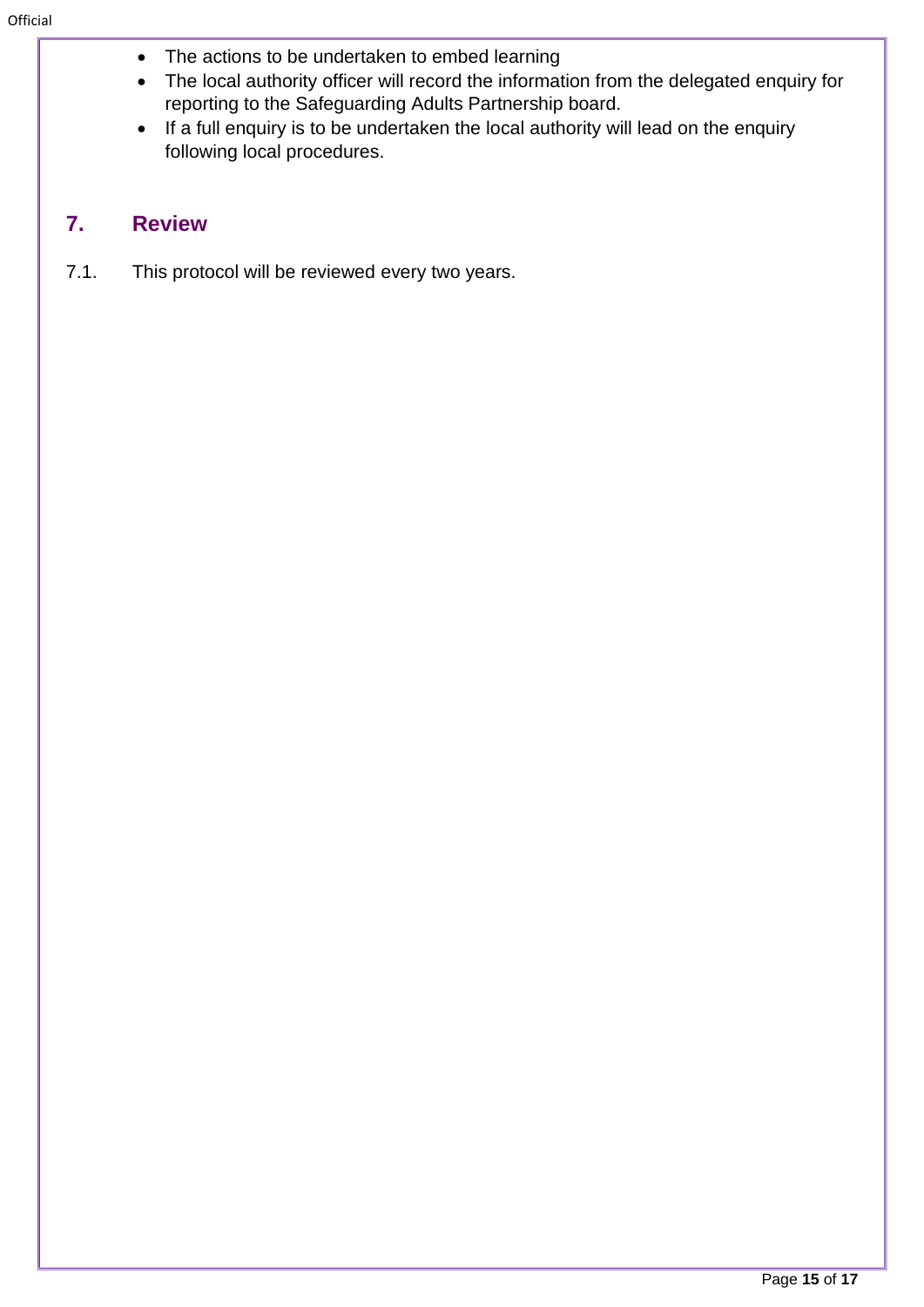<span id="page-15-0"></span>